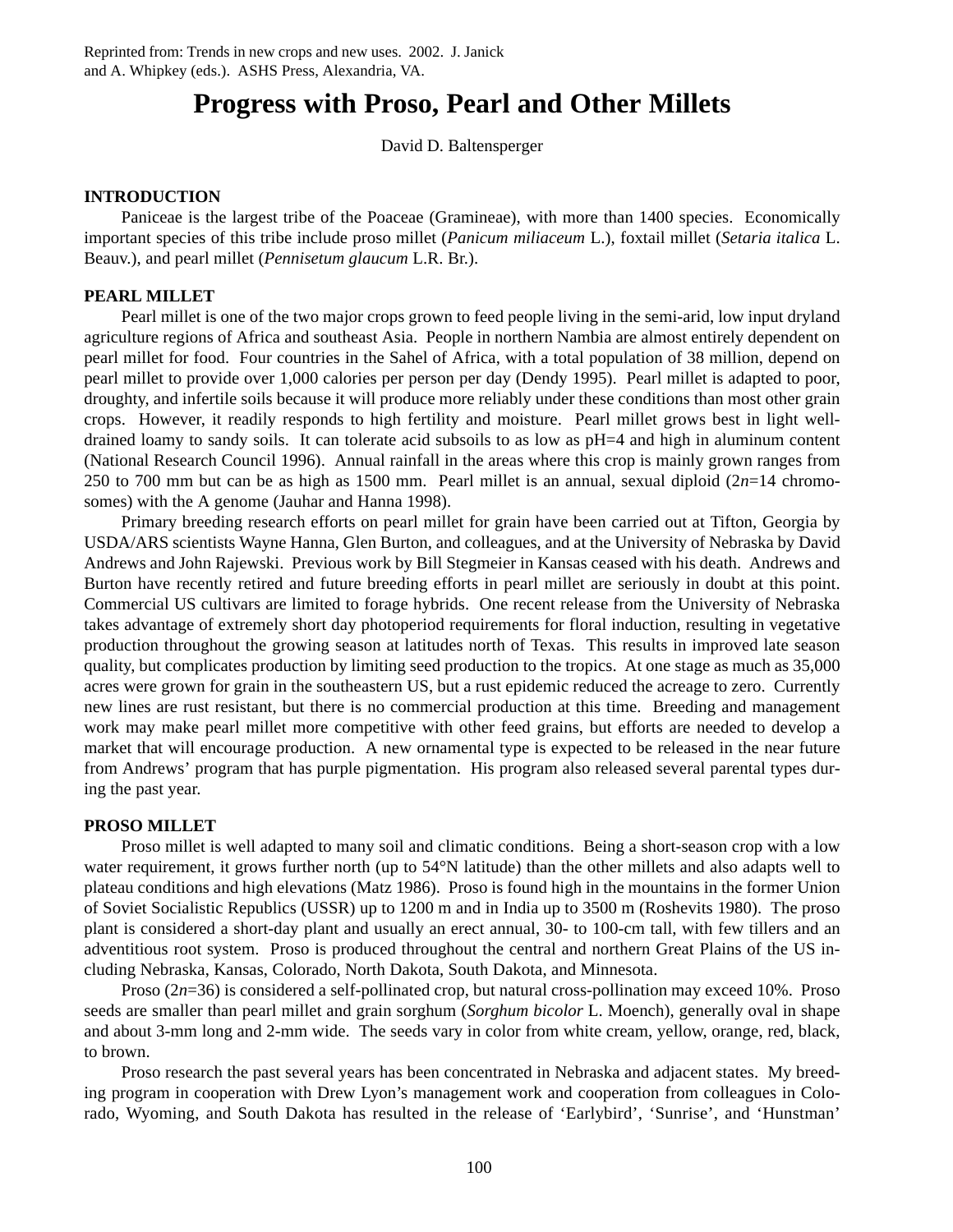(Baltensperger et al. 1995a,b, 1997). Current breeding efforts include development of similar types with higher yield, better harvestability and larger seed. We also have a program to release red types including various patterns of red and white seed color. However, primary research efforts have moved to the development of adapted proso types with waxy starch in cooperation with Robert Graybosch. These types are currently used for steam breads in southeast Asia, but the trait has been restricted to germplasm that will not flower and produce seed (short day types) during the growing season of the High Plains. We have selected three lines that produce seed in the region, but the average yield has been less than 50% of adapted normal types (Fig. 1). They also flower later, are lower in test weight, lodge worse, and are smaller seeded. We have since completed several cycles of recurrent adapted parent backcrossing and several lines that have the waxy trait in an adapted-genetic background will enter regional trials this summer. This trait has the potential to expand the export potential for proso and thus the acreage in this region, but will require market development and entrepreneurial activity to have a major impact on regional production.

#### **FOXTAIL MILLET**

The genus *Setaria* is widely distributed in warm and temperate areas. Foxtail millet is the most economically valuable of the genus. Foxtail millet is one of the world's oldest cultivated crops. Foxtail was the most important plant food in the neolithic culture in China, and its domestication and cultivation was the earliest identifiable manifestation of this culture, the beginning of which has been estimated at over 4,000 years ago (Chang 1968). Foxtail millet is also known as Italian millet, German millet, or hay millet (Baltensperger 1996). Malm and Rachie (1971) thoroughly reviewed the domestication of foxtail millets and the taxonomy.

Foxtail millet was and is by far the most important millet in China, although the growing area of it declined from 1986 to 1990 as maize increased (Jiaju and Yuzhi 1993). China produced more than 90% of the world foxtail output, according to 1981 to 1985 estimates (Dendy 1995).

In the US, foxtail millet was introduced from the old world about the middle of the nineteenth century as a forage crop. Nearly all foxtail millet cultivars grown in the US are the result of selections from land races rather than designed crosses and selections. Most of the foxtail millet breeding work took place over the period 1930 to 1965 in the former USSR, China, and India (Rachie 1971). Many related species, with 2*n* levels as multiples of the 2*n*=2*x*=18 chromosomes occur in China.

Foxtail millet ranks second in the total world production of millets and it continues to have an important place in world agriculture providing approximately six million tons of food to millions of people, mainly on poor or marginal soils in southern Europe and in temperate, subtropical, and tropical Asia (Marathee 1993). Its cultivation is successful even in areas with low rainfall from sea level up to 2000 m (Oduori 1993). It is cultivated in the US as a catch crop, especially for fodder and pet food for caged and wild birds. Foxtail can



**Fig. 1.** Yields from High Plains regional trials in 1999 and 2000 and the two year average of experimental waxy starch types NE623, NE625, and NE626 compared with recent releases 'Earlybird', 'Sunrise', and 'Huntsman'.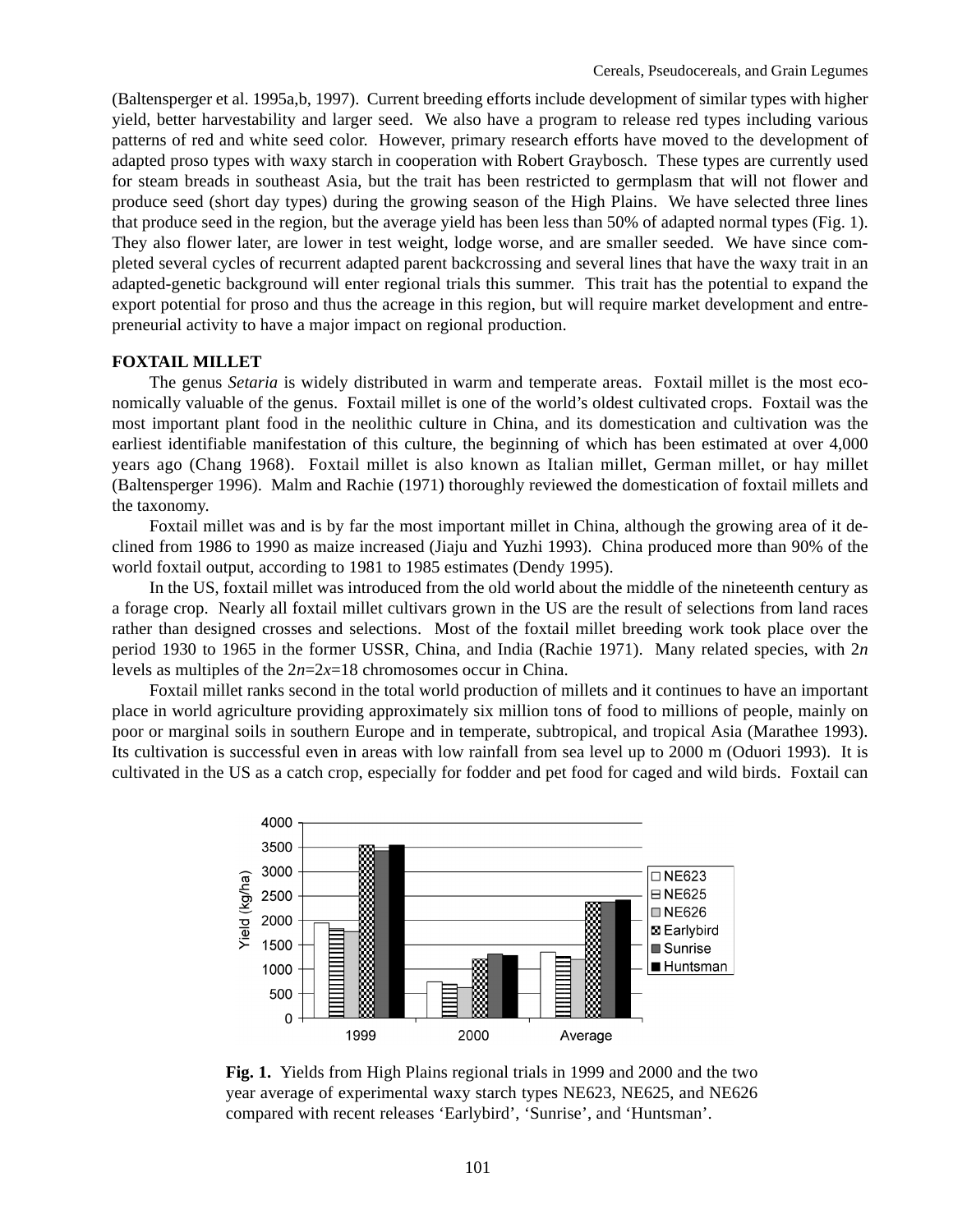#### Trends in New Crops and New Uses

yield as much as proso, but foxtail seeds are generally much smaller. Foxtail millet has about 500,000 seeds kg<sup>-1</sup> or more than twice that of proso. Foxtail millet and proso millet both grow to a height of 0.5 to 2 m, but make little or no regrowth once they are cut.

Foxtail millet breeding has been very limited until the past several years (Siles et al. 2001a). Andrews has identified three lines with longer photoperiod and adaptation to eastern Nebraska during this time, while my program has focused on adaptation to the High Plains. The primary limitation of foxtail millet production in the High Plains of the US is that it serves as a carrier for both the wheat curl mite (*Eriophyes tullipae* Keifer), the carrier for wheat streak mosaic virus, and the virus itself. While adapted cultivars of foxtail are not seriously impacted by the disease, the crop serves as an over-summering host and adjacent wheat fields are frequently severely impacted. Germplasm has been identified with much higher levels of resistance that may help to expand the utilization of foxtail millet in the region (Marcon 1994). Several advanced lines developed from planned crosses to incorporate wheat streak mosaic resistance, increased head size, and improved seed yield are currently being evaluated (Siles et al. 2001b). It is anticipated that potential releases for the grain market, niche color for bird seeds, and large individual heads for caged birds as well as forage types will be released from this breeding program in the near future. South Dakota has been screening types primarily for the forage industry and Missouri has had recent efforts to look at grain types for the bird seed market through the efforts of Rob Myers. Foxtail millet continues to suffer from limited research and market development.

Management work of all three millets has included rotation studies throughout the High Plains (Daugovish et al. 1999; Lyon and Baltensperger 1995) and weed control work (Uludag et al. 1997). Mason and colleagues have worked extensively on pearl millet management (Maman et al. 1999). Row spacing work on proso has been conducted on modern cultivars by Agdag et al. (2001).

#### **SUMMARY**

Grain types of pearl millet and proso millet have been released and US acreage has continued to increase, especially for proso millet. Advanced lines of foxtail that have been selected for improved resistance to wheat streak mosaic are being tested for grain yield potential in the High Plains region. Foxtail millet lines are also being developed to better meet the market for individual heads for caged birds and for forage production. Proso millet germplasm is being developed with starch characteristics unique to the US market and may improve the export potential of the crop. Recent releases of pearl millet for forage based on manipulation of the photoperiod response are starting to be marketed. Management research has been limited, but new herbicides have been labeled that help in controlling weeds in all three crops. These millets reliably produce grain and forage under the most adverse conditions around the world. They have the potential to improve our cereal food supply, produce forage for livestock production, and provide for the leisure activity of feeding birds.

Recent research indicates the opportunities for pearl, proso, and foxtail millet as crops, but also indicates the shortage of work in this area. Further development has the opportunity to provide better adapted and higher yielding materials both for grain and forage, but these will require the development of niche markets and improvement in management techniques. Long term improvement in these crops will require a significant increase in basic research as virtually no effort is currently underway involving molecular genetics.

#### **REFERENCES**

- Agdag, M., L. Nelson, D. Baltensperger, D. Lyon, and S. Kachman. 2001. Row spacing affects grain yield and other agronomic characters of proso millet. Commun. Soil Sci. Plant Analysis 32(13 & 14):2021– 2032.
- Baltensperger, D.D., L.A. Nelson, G.E. Frickel, and R.L. Anderson. 1995a. Registration of 'Huntsman' proso millet. Crop Sci. 35:941.
- Baltensperger, D.D., L.A. Nelson, and G.E. Frickel. 1995b. Registration of 'Earlybird' proso millet. Crop Sci. 35:1204–1205.